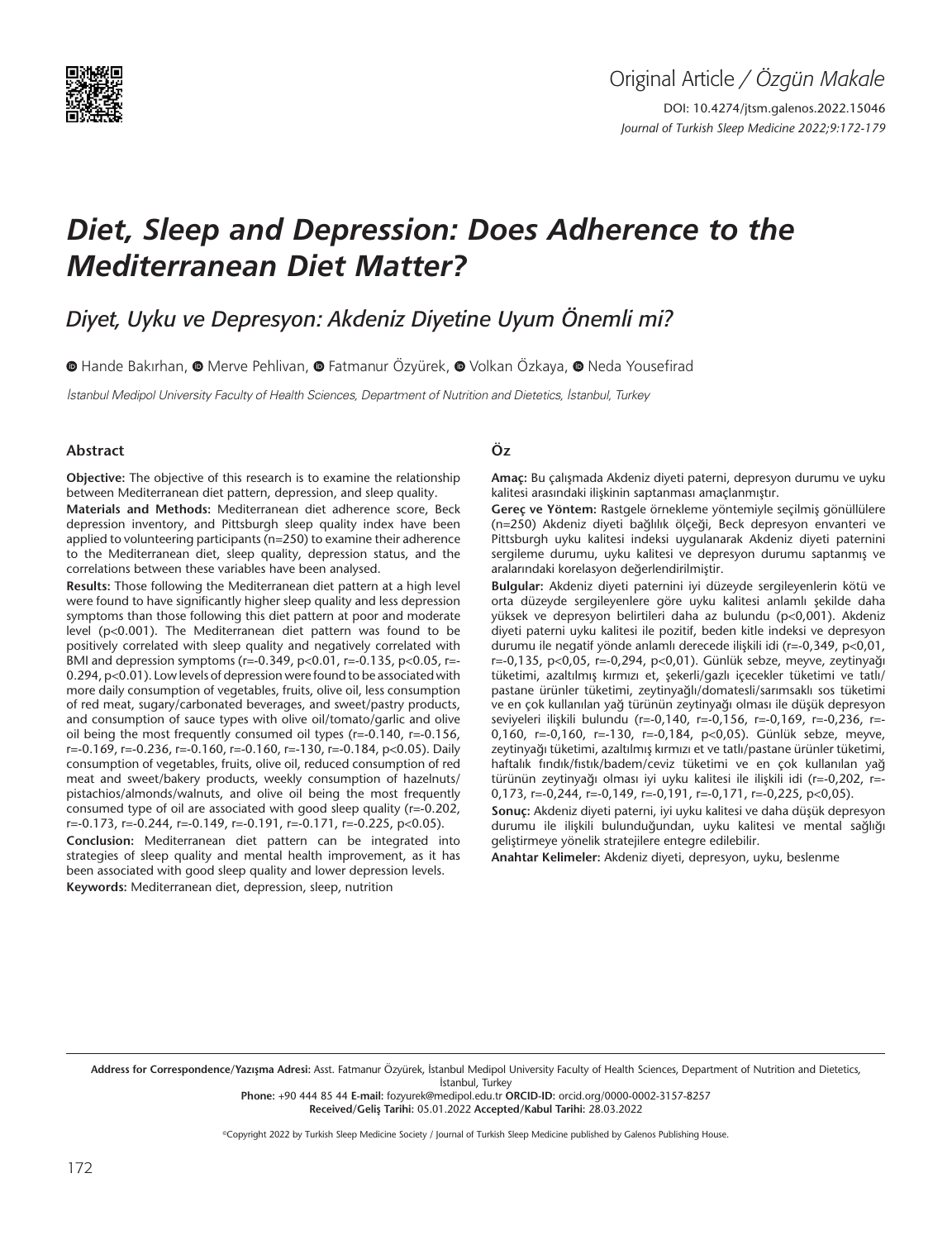# **Introduction**

A healthy lifestyle is the most important key to physical and mental wellbeing. In addition to sleep quality, a healthy diet is beneficial for physical health (1), as well as mental health, for example, for reducing depressive symptoms (2).

It is known that the Mediterranean diet has a protective effect on various diseases such as diabetes, obesity, and cancer (3). At the same time, it is also known that it is a healthy nutrition model in terms of mental health and its functions due to its positive effects on endothelial function (4).

In addition to nutrition, adequate sleep is also important for good health. Sleep is an important part of a healthy life and it is a basic necessity for both physical and mental health (5,6). Low sleep quality is associated with obesity as well as some psychological disorders such as depression. Sleep quality has been reported to be an important indicator of mental health and well-being, and physical activity and healthy diet are also important factors for maintaining a good mental health (7). For this reason, in addition to a healthy diet, sleep quality and mental health need to be examined in detail.

There are not many studies examining the relationships between Mediterranean diet, sleep quality, and mental health status all together. This study has been carried out to investigate the relationship between sleep quality and depressive symptoms

and Mediterranean diet pattern. It is predicted that the study will be of original value and contribute to the literature as it examines 3 basic factors, diet, sleep, and mental health, with a holistic approach**.**

# **Materials and Methods**

### **General plan of the research and sample selection**

This research was carried out with an online questionnaire with 250 individuals selected by random sampling between the ages of 19-64 between April 2021 and June 2021. The questionnaire form contains questions about the demographic characteristics and basic diet of the participants, their anthropometric measurements (height, body weight) based on declaration, Mediterranean diet pattern, sleep quality, and depressive symptoms. Those with chronic diseases such as hypertension, cardiovascular diseases, diabetes, cancer, hepatic and renal diseases, those with a mental disorder diagnosis and sleep apnea, those who follow a special diet program, individuals under the age of 19 and over the age of 64, and pregnant and lactating individuals were not included in the study. A flowchart of participants recruitment in line with the inclusion and exclusion criteria is given in Figure 1. As it is a human experiment, it complies with the provisions of the 1964 Declaration of Helsinki (revised in Edinburgh, 2013)



**Figure 1.** Participant recruitment flow chart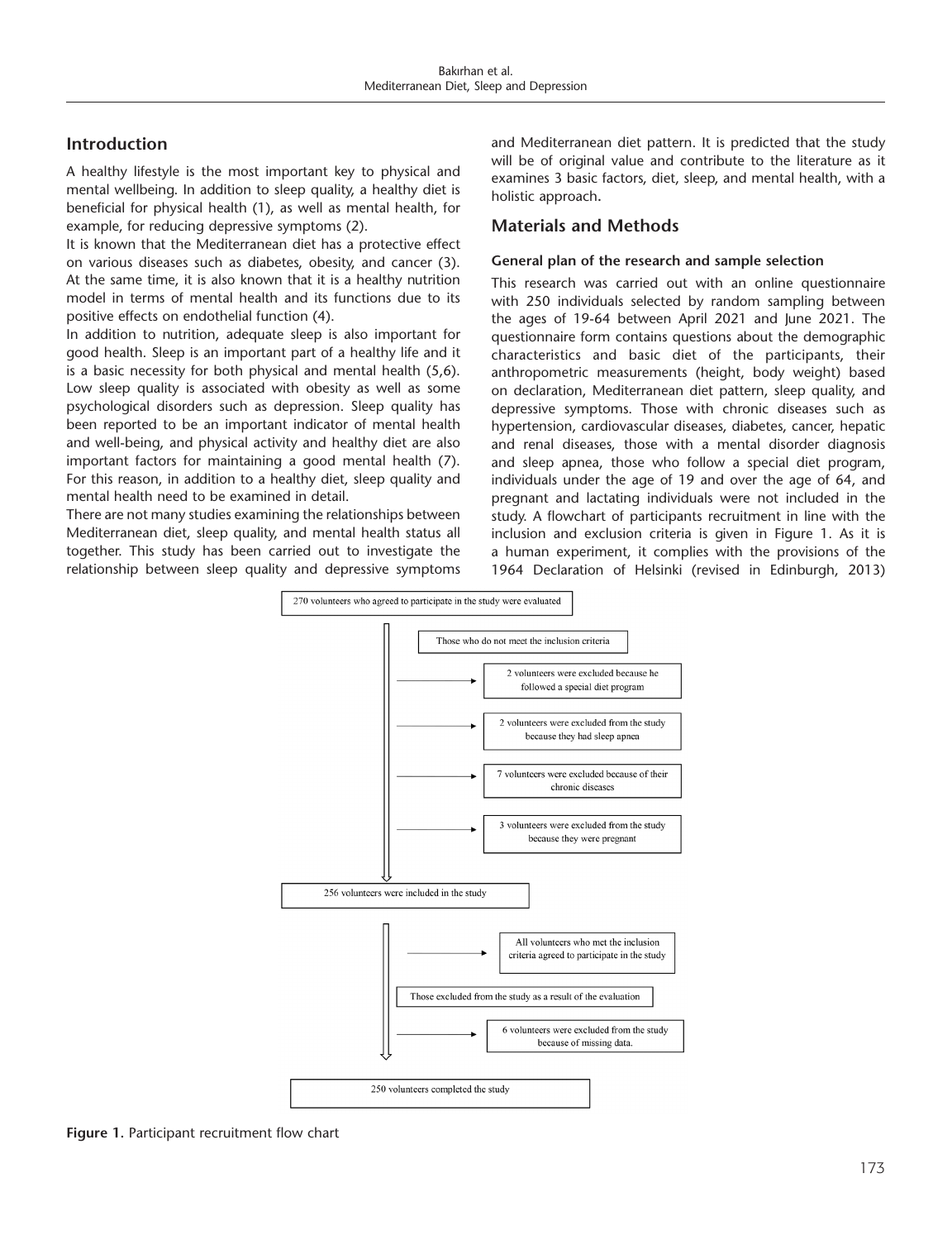and the study participants gave informed consent. The study protocol was approved by the İstanbul Medipol University Non-Interventional Clinical Research Ethics Committee on March 18, 2021 with decision number 303.

# **Examining the Mediterranean diet pattern**

Mediterranean diet pattern characteristics of the participants were identified through the Mediterranean diet adherence score (MEDAS). A MEDAS score of <5 was considered poor adherence, 6-9 moderate adherence, and ≥10 good adherence (8). The validity and reliability study of the Turkish version was conducted by Özkan Pehlivanoğlu et al. (9).

### **Determining the severity of depression**

Beck depression inventory (BDI) was used to analyze the symptoms and severity of depression in the participants. The scale measures the emotional, cognitive, and motivational symptoms of depression. A total score between 0-9 points is interpreted as "minimum depression", 10-16 points as "mild depression", 17-29 points as "moderate depression", and 30-63 points as "severe depression" (8,10). The reliability and validity study of the Turkish version was conducted by Hisli (11).

### **Determining the quality of sleep**

The Pittsburgh sleep quality index (PSQI) was used to determine sleep quality (12). A total PSQI score between the range of 0-4 points is considered "good sleep quality" and a score in the range of 5-21 points is considered "bad sleep quality" (13). The validity and reliability study of the Turkish version was conducted by Ağargün et al. (14).

#### **Statistical Analysis**

SPSS 22.0 was used for the statistical analysis of the data obtained through the research. Mean, standard deviation, lower and upper values were used for quantitative variables. For categorical variables, frequency and percentage values were used. Chi-square test was used to analyze the categorical variables, and the sample size and normal distribution were examined with the Shapiro-Wilk test in the analysis of quantitative variables. In the case of normal distribution, "Student's t-independent test" was used to compare the two groups. If the data were not normally distributed, the ''Mann-Whitney U test'' was used for paired groups and the ''Kruskall-Wallis test'' was used for triple groups. "Pearson correlation analysis" was used to identify the relationship between the two values. ANCOVA was used to test the main effects of the dependent variable on independent variables, controlling for the effects of confounding factors. Appropriate adjusted regression analyses were used to assess the relationship of the main factors as dependent and independent variables in the presence of confounding factors. In the statistical analysis results, the level of significance was accepted as "p<0.05".

# **Results**

The general characteristics of the participants are given in Table 1. 65.2% of the participants in the study were found to be within normal range, 26.4% found to be overweight, and 2.0% found to be obese. The mean body mass index (BMI) score of the participants is  $23.3\pm3.62$  kg/m<sup>2</sup> and the BMI scores of women are significantly lower than that of men (22.5±3.71 kg/  $m<sup>2</sup>$  and 24.8 $\pm$ 2.81 kg/m<sup>2</sup>, p<0.05). 83.2% of the participants reported that their mealtimes were not regular and 32.4% reported that they did not have regular sleep patterns.

The Mediterranean diet pattern, sleep quality, and depressive symptoms' severity levels of the participants are given in Table 2. It was found that 53.2% of the individuals had a moderate level of Mediterranean diet pattern, 28.0% a good level, and 18.8% a bad Mediterranean diet pattern, and with an average score of 7.9±2.54, the Mediterranean diet pattern level of the participants has been observed to be moderate in general. The rate of women who poorly adhered to the Mediterranean pattern was significantly lower than men (14.6% vs. 25.8%, p<0.05). The MEDAS score of women was significantly higher than that of men  $(8.1 \pm 2.32 \text{ vs. } 7.4 \pm 2.72, \text{ p} < 0.05)$ . The sleep quality of 52.0% of the participants was found to be at a good level, 48.0% at a poor level. It was found that there was mild level of depressive symptoms in the general population (mean BDI score: 12.2±2.24). When the severity of depressive symptoms was examined, it was seen that 51.2% of the participants had minimal depressive symptoms, 22.0% had mild, 20.4% had moderate, and 6.4% had severe depressive symptoms.

The distribution of BMI, PSQI, and BDI scores by the Mediterranean diet pattern characteristics of the participants is given in Table 3. According to MEDAS scores, it was found that the BMI of women at bad and moderate level was higher than those who were at good level (22.4±4.51 kg/  $m^2$ , 22.8 $\pm$ 3.92 kg/m<sup>2</sup> and 21.7 $\pm$ 2.71 kg/m<sup>2</sup>, respectively, p<0.05). Similarly, men with a good Mediterranean diet pattern had lower BMI scores compared to those with a poor and moderate diet, and this difference was statistically significant (23.9±1.51 kg/m<sup>2</sup>, 24.9±3.83 kg/m<sup>2</sup>, 25.3±2.82 kg/m<sup>2</sup>, respectively, p<0.05).

When the sleep quality was examined, it was found that those with a good Mediterranean diet pattern had significantly lower PSQI scores compared to those with a poor and moderate level (3.5±2.72, 5.9±3.02, and 5.3±2.62, respectively, p<0.05). A similar situation was observed between women and men, and those with a good Mediterranean diet pattern had statistically significantly lower PSQI scores (p<0.05) (Table 3).

Focusing on the severity of depressive symptoms, it was observed that the BDI scores of the participants who adhered to the Mediterranean diet pattern at a good level were significantly lower compared to those who adhered to the Mediterranean diet at a moderate level, and the scores of the participants who adhered to the Mediterranean diet pattern at a moderate level were significantly lower compared to those who adhered to the Mediterranean diet at a low level in both genders (8.6±9.71, 12.4±8.92, and 17.3±11.73, p<0.05).

The correlation between the MEDAS total and sub-dimension scores of the participants and their BMI, PSQI, and BDI scores are given in Table 4. There is a significant negative correlation between MEDAS total score and BMI, PSQI, and BDI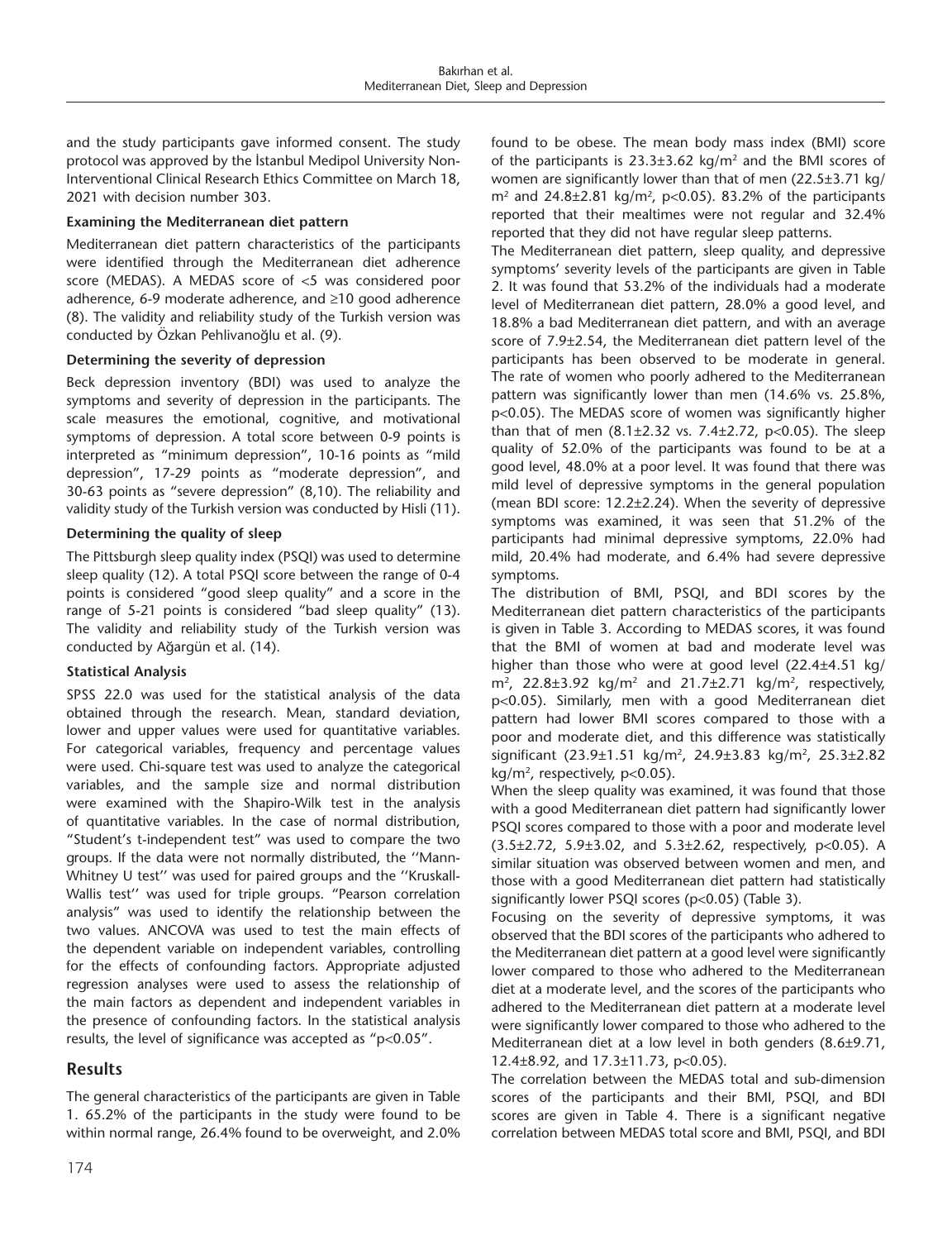#### Bakırhan et al. Mediterranean Diet, Sleep and Depression

| Table 1. General characteristics of the participants                                                            |                  |               |                 |      |                 |      |                      |  |  |
|-----------------------------------------------------------------------------------------------------------------|------------------|---------------|-----------------|------|-----------------|------|----------------------|--|--|
|                                                                                                                 | Female $(n=157)$ |               | Male $(n=93)$   |      | Total (n=250)   |      |                      |  |  |
|                                                                                                                 | $\mathsf{n}$     | $\frac{0}{0}$ | n               | $\%$ | n               | $\%$ | p                    |  |  |
| <b>Education</b>                                                                                                |                  |               |                 |      |                 |      |                      |  |  |
| Primary school                                                                                                  | $\overline{3}$   | 1.9           | $\mathbf{1}$    | 1.1  | $\overline{4}$  | 1.6  |                      |  |  |
| Secondary school                                                                                                | $\overline{7}$   | 4.5           | $\mathbf{1}$    | 1.1  | 8               | 3.2  | $0.482$ <sup>a</sup> |  |  |
| High school                                                                                                     | 51               | 32.5          | 31              | 33.3 | 82              | 32.8 |                      |  |  |
| Under/postgraduate                                                                                              | 96               | 61.1          | 60              | 64.5 | 156             | 62.4 |                      |  |  |
| Alcohol                                                                                                         |                  |               |                 |      |                 |      |                      |  |  |
| Yes                                                                                                             | 44               | 28.0          | 33              | 35.5 | 77              | 30.8 | 0.217a               |  |  |
| <b>No</b>                                                                                                       | 113              | 72.0          | 60              | 64.5 | 173             | 69.2 |                      |  |  |
| <b>Smoking</b>                                                                                                  |                  |               |                 |      |                 |      |                      |  |  |
| Yes                                                                                                             | 19               | 12.1          | 31              | 33.3 | 50              | 20.0 | 0.001a               |  |  |
| <b>No</b>                                                                                                       | 138              | 87.9          | 62              | 66.7 | 200             | 80.0 |                      |  |  |
| <b>Regular sleep</b>                                                                                            |                  |               |                 |      |                 |      |                      |  |  |
| Yes                                                                                                             | 115              | 73.2          | 54              | 58.1 | 169             | 67.6 | $0.013^{a}$          |  |  |
| <b>No</b>                                                                                                       | 42               | 26.8          | 39              | 41.9 | 81              | 32.4 |                      |  |  |
| <b>Regular meal</b>                                                                                             |                  |               |                 |      |                 |      |                      |  |  |
| Yes                                                                                                             | 19               | 12.1          | 23              | 24.7 | 42              | 16.8 |                      |  |  |
| No                                                                                                              | 138              | 87.9          | 70              | 75.3 | 208             | 83.2 | $0.010^{a}$          |  |  |
| <b>BMI</b> level                                                                                                |                  |               |                 |      |                 |      |                      |  |  |
| Underweight                                                                                                     | 12               | 7.6           | $\overline{4}$  | 4.3  | 16              | 6.4  | $0.020$ <sup>a</sup> |  |  |
| Normal                                                                                                          | 111              | 70.7          | 52              | 55.9 | 163             | 65.2 |                      |  |  |
| Overweight                                                                                                      | 32               | 20.4          | 34              | 36.6 | 66              | 26.4 |                      |  |  |
| Obese                                                                                                           | 2                | 1.3           | 3               | 3.2  | 5               | 2.0  |                      |  |  |
| BMI (kg/m <sup>2</sup> ) $\overline{X} \pm SD$                                                                  | $22.5 \pm 3.71$  |               | $24.8 \pm 2.81$ |      | $23.3 \pm 3.62$ |      | 0.001 <sup>b</sup>   |  |  |
| a: Chi-square test, <sup>b</sup> : Two independent samples t-test, SD: Standard deviation, BMI: Body mass index |                  |               |                 |      |                 |      |                      |  |  |

: Chi-square test, <sup>b</sup>: Two independent samples t-test, SD: Standard deviation, BMI: Body mass index

| Table 2. Mediterranean diet pattern, sleep quality and depression severity levels of the participants                                                                                        |                  |                |                 |                |                 |                |                      |
|----------------------------------------------------------------------------------------------------------------------------------------------------------------------------------------------|------------------|----------------|-----------------|----------------|-----------------|----------------|----------------------|
|                                                                                                                                                                                              | Female $(n=157)$ |                | Male $(n=93)$   |                | Total $(n=250)$ |                |                      |
|                                                                                                                                                                                              | n                | $\%$           | n               | $\%$           | n               | $\%$           | p                    |
| <b>MEDAS</b> level                                                                                                                                                                           |                  |                |                 |                |                 |                |                      |
| Poor                                                                                                                                                                                         | 23               | 14.6           | 24              | 25.8           | 57              | 18.8           |                      |
| Moderate                                                                                                                                                                                     | 92               | 58.6           | 41              | 44.1           | 133             | 53.2           | $0.040$ <sup>a</sup> |
| Good                                                                                                                                                                                         | 42               | 26.8           | 28              | 30.1           | 70              | 28.0           |                      |
| <b>PSQI level</b>                                                                                                                                                                            |                  |                |                 |                |                 |                |                      |
| Good                                                                                                                                                                                         | 79               | 50.3           | 51              | 54.8           | 130             | 52.0           |                      |
| Poor                                                                                                                                                                                         | 78               | 49.7           | 42              | 45.2           | 120             | 48.0           | 0.489a               |
| <b>BDI</b> level                                                                                                                                                                             |                  |                |                 |                |                 |                |                      |
| Minimal depression                                                                                                                                                                           | 83               | 52.9           | 45              | 48.4           | 128             | 51.2           |                      |
| Mild depression                                                                                                                                                                              | 31               | 19.7           | 24              | 25.8           | 55              | 22.0           |                      |
| Moderate depression                                                                                                                                                                          | 33               | 21.0           | 18              | 19.4           | 51              | 20.4           | 0.733a               |
| Severe depression                                                                                                                                                                            | 10               | 6.4            | 6               | 6.5            | 16              | 6.4            |                      |
|                                                                                                                                                                                              |                  | $X \pm SD$     |                 | $X \pm SD$     |                 | $X \pm SD$     |                      |
| <b>MEDAS</b> score                                                                                                                                                                           |                  | $8.1 \pm 2.32$ |                 | $7.4 \pm 2.72$ |                 | $7.9 \pm 2.54$ |                      |
| <b>PSQI</b> score                                                                                                                                                                            | $4.9 \pm 2.82$   |                | $4.9 \pm 2.93$  |                | $4.9 \pm 2.84$  |                | 0.827c               |
| <b>BDI</b> score                                                                                                                                                                             | $12.3 \pm 2.22$  |                | $12.1 \pm 2.33$ |                | $12.2 \pm 2.24$ |                | 0.971c               |
| <sup>a</sup> Chi-square test <sup>b</sup> Two independent samples t-test <sup>c</sup> Mann-Whitney U test SD; Standard deviation, BMI; Body mass index, PSOI; Pittsburgh sleep quality index |                  |                |                 |                |                 |                |                      |

a: Chi-square test, **b**: Two independent samples t-test, only ר, BMI: Body mass index, PSQI: Pittsburgh sleep quality MEDAS: Mediterranean diet adherence score, BDI: Beck depression inventory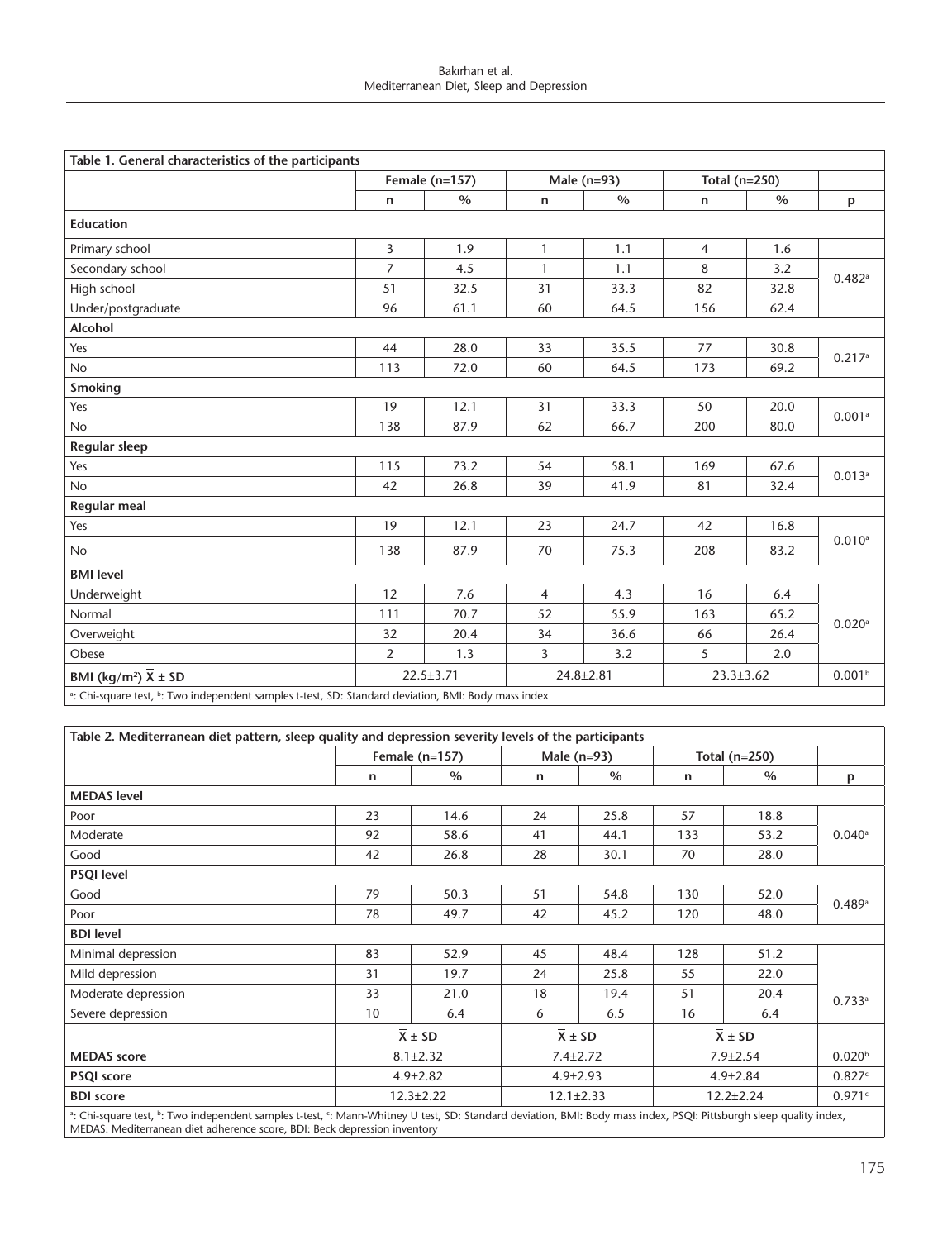#### Bakırhan et al. Mediterranean Diet, Sleep and Depression

|              |          |                        | Table 3. Distribution of BMI, PSQI and BDI scores of the participants according to the Mediterranean diet pattern |                |                  |
|--------------|----------|------------------------|-------------------------------------------------------------------------------------------------------------------|----------------|------------------|
|              |          |                        | BMI                                                                                                               | <b>PSQI</b>    | <b>BDI</b>       |
|              | Poor     | $\overline{X} \pm SD$  | $22.4 \pm 4.51$                                                                                                   | $6.2{\pm}2.6$  | $18.5 + 9.7$     |
|              |          | Min-max                | 16.9-37.7                                                                                                         | $1.0 - 12.0$   | $1.0 - 42.0$     |
|              | Moderate | $\overline{X} \pm SD$  | $22.8 \pm 3.92$                                                                                                   | $5.1 \pm 2.7$  | $11.9 + 9.3$     |
|              |          | Min-max                | 16.9-32.9                                                                                                         | $1.0 - 13.0$   | $0.0 - 58.0$     |
| Female       | Good     | $\overline{X} \pm SD$  | $21.7 \pm 2.71$                                                                                                   | $3.8 \pm 2.7$  | $9.7 \pm 11.2$   |
|              |          | Min-max                | 16.5-27.5                                                                                                         | $1.0 - 10.0$   | 1.0-56.0         |
|              |          | p                      | < 0.05                                                                                                            | < 0.05         | < 0.05           |
| Male         | Poor     | $\overline{X} \pm SD$  | $24.9 \pm 3.83$                                                                                                   | $5.7 \pm 3.5$  | $16.2 \pm 13.4$  |
|              |          | Min-max                | 18.0-33.3                                                                                                         | $2.0 - 14.0$   | $1.0 - 61.0$     |
|              | Moderate | $\overline{X} \pm SD$  | $25.3 \pm 2.82$                                                                                                   | $5.7 \pm 2.2$  | $13.2 \pm 8.0$   |
|              |          | Min-max                | 17.5-34.1                                                                                                         | $1.0 - 10.0$   | $0.0 - 36.0$     |
|              | Good     | $\overline{X} \pm S D$ | 23.9±1.51                                                                                                         | $3.0 \pm 2.6$  | $6.9{\pm}6.9$    |
|              |          | Min-max                | 21.4-29.1                                                                                                         | $1.0 - 13.0$   | $0.0 - 29.0$     |
|              |          | p                      | < 0.05                                                                                                            | < 0.05         | < 0.05           |
|              |          | $X \pm SD$             | $23.7 + 4.33$                                                                                                     | $5.9 \pm 3.02$ | $17.3 \pm 11.73$ |
|              | Poor     | Min-max                | 16.9-37.7                                                                                                         | $1.0 - 14.0$   | $1.0 - 61.0$     |
|              |          | $\overline{X}$ ± SD    | $23.6 \pm 3.83$                                                                                                   | $5.3 \pm 2.62$ | $12.4 \pm 8.92$  |
| <b>Total</b> | Moderate | Min-max                | 16.9-34.1                                                                                                         | $1.0 - 13.0$   | $0.0 - 58.0$     |
|              | Good     | $\overline{X} \pm SD$  | 22.6±2.54                                                                                                         | $3.5 \pm 2.72$ | $8.6 + 9.71$     |
|              |          | Min-max                | 16.5-29.1                                                                                                         | $1.0 - 13.0$   | $0.0 - 56.0$     |
|              |          | p                      | < 0.05                                                                                                            | < 0.05         | < 0.05           |

SD: Standard deviation, BMI: Body mass index, PSQI: Pittsburgh sleep quality index, BDI: Beck depression inventory

| Table 4. Correlation between MEDAS score and BMI, PSQI, BDI score                                                                                                          |          |       |             |       |            |       |  |  |
|----------------------------------------------------------------------------------------------------------------------------------------------------------------------------|----------|-------|-------------|-------|------------|-------|--|--|
|                                                                                                                                                                            | BMI      |       | <b>PSQI</b> |       | <b>BDI</b> |       |  |  |
|                                                                                                                                                                            | r        | p     | r           | p     | r          | p     |  |  |
| <b>MEDAS</b> total score                                                                                                                                                   | $-0.135$ | 0.033 | $-0.349$    | 0.001 | $-0.294$   | 0.001 |  |  |
| <b>Subscores</b>                                                                                                                                                           |          |       |             |       |            |       |  |  |
| Olive oil (the most used oil)                                                                                                                                              | $-0.023$ | 0.720 | $-0.225$    | 0.001 | $-0.184$   | 0.004 |  |  |
| Daily use of olive oil                                                                                                                                                     | 0.074    | 0.246 | $-0.244$    | 0.001 | $-0.169$   | 0.008 |  |  |
| Daily consumption of vegetables                                                                                                                                            | 0.034    | 0.593 | $-0.202$    | 0.001 | $-0.140$   | 0.027 |  |  |
| Daily consumption of fruits                                                                                                                                                | 0.018    | 0.778 | $-0.173$    | 0.006 | $-0.156$   | 0.014 |  |  |
| Daily consumption of red meat                                                                                                                                              | $-0.121$ | 0.057 | $-0.149$    | 0.018 | $-0.236$   | 0.001 |  |  |
| Daily consumption of butter/margarine                                                                                                                                      | $-0.198$ | 0.002 | 0.031       | 0.626 | 0.018      | 0.773 |  |  |
| Daily consumption of sweet/carbonated drinks                                                                                                                               | $-0.232$ | 0.001 | $-0.105$    | 0.098 | $-0.160$   | 0.011 |  |  |
| Weekly vine consumption                                                                                                                                                    | 0.069    | 0.276 | $-0.121$    | 0.056 | $-0.002$   | 0.969 |  |  |
| Weekly legumes consumption                                                                                                                                                 | 0.006    | 0.928 | $-0.060$    | 0.345 | 0.004      | 0.955 |  |  |
| Weekly fish and seafood consumption                                                                                                                                        | 0.072    | 0.255 | $-0.104$    | 0.100 | $-0.051$   | 0.423 |  |  |
| Weekly non-homemade dessert or pastry products consumption                                                                                                                 | $-0.156$ | 0.013 | $-0.191$    | 0.002 | $-0.160$   | 0.011 |  |  |
| Weekly hazelnuts/peanuts/almonds/walnuts consumption                                                                                                                       | $-0.070$ | 0.272 | $-0.171$    | 0.007 | $-0.085$   | 0.182 |  |  |
| Preferring white meat over red meat                                                                                                                                        | 0.103    | 0.104 | $-0.091$    | 0.150 | $-0.100$   | 0.115 |  |  |
| Consuming olive oil/tomato/tomato paste/onions/garlic sauces                                                                                                               | $-0.234$ | 0.001 | $-0.109$    | 0.085 | $-0.130$   | 0.040 |  |  |
| Pearson correlation test, p<0.05, BMI: Body mass index, PSQI: Pittsburgh sleep quality index, MEDAS: Mediterranean diet adherence score, BDI: Beck depression<br>inventory |          |       |             |       |            |       |  |  |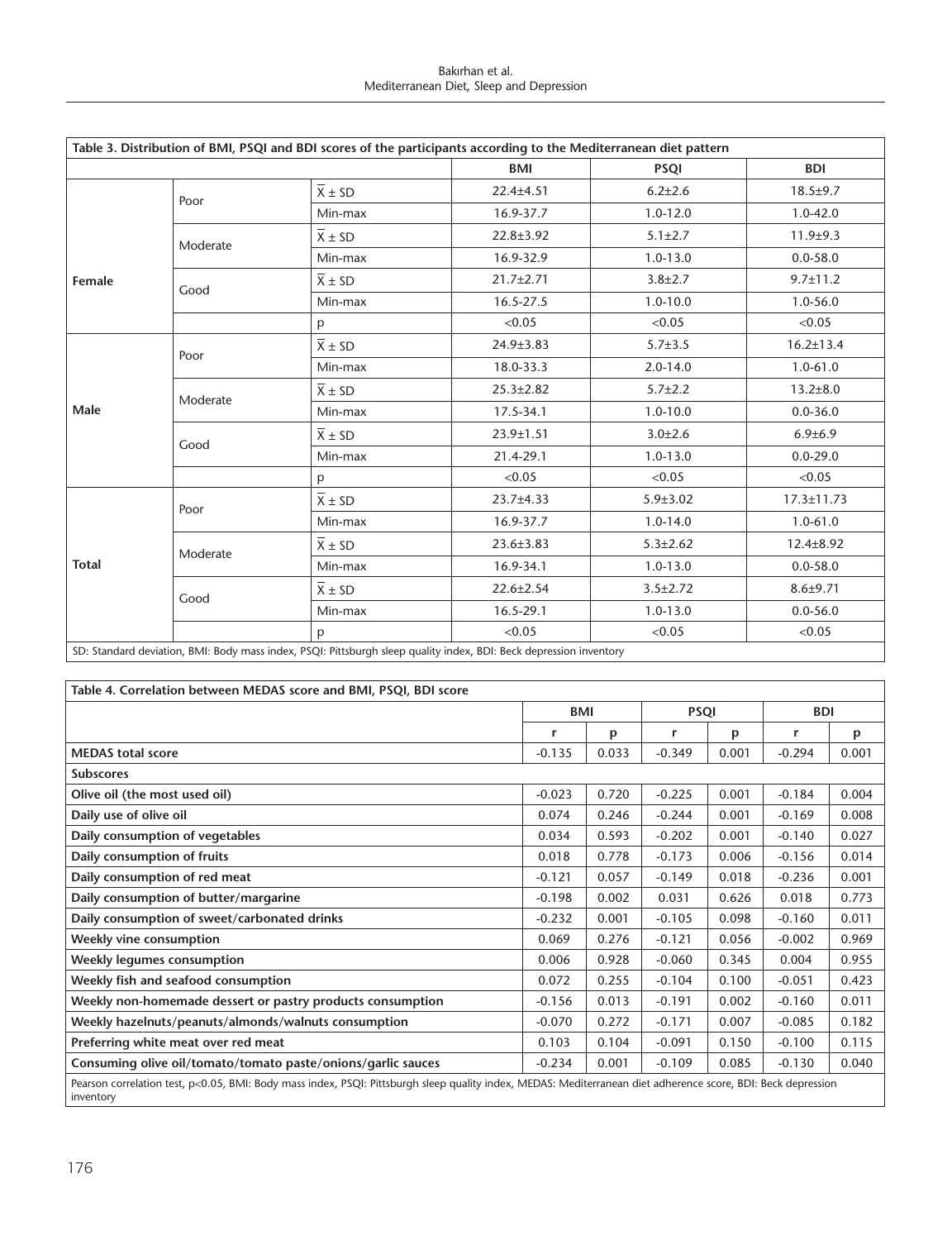scores (r=-0.135, p<0.05, r=-0.349, p<0.05, r=-0.294, p<0.05, respectively).

When focusing on MEDAS sub-dimensions, there was a negative and statistically significant relationship between daily consumption of vegetables, fruits, red meat, olive oil, weekly ready-made desserts/patisserie products, and hazelnut/ pistachio/almond/walnut score and olive oil being the most frequently used oil type score, and PSQI scores (r=-0.202, r=-0.173, r=-0.149, r=-0.244, r=-0.191, r=-0.171, r=-0.225, respectively, p<0.05). When depression scores are examined, a statistically significant negative correlation was found in between subcomponent scores of daily consumption of vegetables, fruits, red meat, olive oil, sugary/carbonated beverages, weekly consumption of ready-made desserts/patisserie products, consumption of olive oil/tomato/garlic sauce, and olive oil being the most used type of oil differed and BDI scores (r=-0.140, r=-0.156, r=-0.236, r=-0.169, r=-0.160, r=-0.160, r=-0.130, r=-0.184, respectively, p<0.05).

Mediterranean diet's effects on sleep quality and depressive symptoms with adjustments on confounding factors related with the effects including age, sex, education, depressive symptoms were conducted using regression analyses as R2=0.173, F (5, 244)=10.211, p<0.001. Mediterranean diet was significantly related to PSQI score (p=0.001), depressive symptoms (p=0.028) and sex (p=0.007). Participants with high PSQI score significantly had low Mediterranean diet score, t(248)=-3.274, p=0.001, B=-1,198, 95% confidence interval (CI) (-1.918, -0.477); Participants with high depressive symptoms score significantly had low Mediterranean diet score, t(248)=-2.213, p=0.028, B=-0,427, 95% CI (-0.807, -0.047) and male participants significantly had low Mediterranean diet score, t(248)=-2.703, p =0.007, B=-0.812, 95% CI (-1.404, -0.220).

# **Discussion**

# **Assessment of the relationship between Mediterranean diet pattern and depressive symptoms**

Adopting a healthy diet style can prevent depression and its negative consequences (15). Little data is available on the effects of the Mediterranean diet on specific psychopathological problems (16). It is suggested that there is a significant negative relationship between Mediterranean diet and the probability and incidence of depression (17-19). Research on mental health and the Mediterranean diet has revealed that a healthy diet pattern results in positive outcomes in reducing depressive symptoms and remission rates (20-22). In a multinational MEDIS study (n=2.718), participants who had mild or severe depression reported less adherence to the Mediterranean diet (23). In a meta-analysis study (n=23,026), which analyzed six cohort studies, a higher Mediterranean diet pattern was found to be significantly correlated with a lower risk of depression [odds ratio (OR): 0.88, p<0.05] (24). In this study, it was observed that the depressive symptoms' severity of those with a good Mediterranean diet pattern was significantly lower than those with moderate level, and

those with moderate level compared to those with poor level (p<0.05). In addition, Mediterranean diet pattern and daily consumption of olive oil, vegetables and fruits and olive oil/tomato/garlic sauce were associated with lower severity of depressive symptoms (p<0.05). Similarly, Sadeghi et al. (25) found in their study in which they investigated mental health status and the Mediterranean diet pattern (n=3.172), high level of fruit and vegetable intake was associated with lower probability of depression, anxiety, and psychological distress. Because the Mediterranean diet pattern provides adequate levels of nutrients such as antioxidants, selenium and omega-3 fatty acids, and contains a balanced amount of fish, fruits, vegetables, grains, nuts, and legumes (20,26), it is considered to be associated with the maintenance and protection of mental health. Mediterranean diet patterns and consequent consumption of vegetables, nuts, and olive oil was found to be associated with milder depressive symptoms (20). A systematic review elucidated the relationship between polyphenol consumption and risk of depression and revealed that polyphenols can effectively alleviate depressive symptoms (27). The Mediterranean diet should be highlighted as a crucial public health strategy to reduce the risk of cognitive disorders and depression, as a higher level of Mediterranean diet pattern is found to be strongly associated with less depressive symptoms and better cognitive functions (28).

# **Assessment of the relationship between Mediterranean diet pattern and sleep quality**

While an unhealthy diet pattern is associated with low sleep quality and sleep duration (29), there is some evidence about the role of certain dietary patterns and nutrients in promoting good quality sleep (30). In a recent study investigating the sleep quality and diet of adults (n=172), a negative correlation was found between the PSQI and the prevention with Mediterranean diet scores (p<0.05), and it was observed that those with good sleep quality adhered to the Mediterranean diet pattern better than those with poor sleep quality (31). In a cohort study (n=1.596) with follow-up (2.8 years), high Mediterranean diet scores was associated with good sleep quality and sleep duration. In this study, Mediterranean diet pattern was found to reduce the probability of poor sleep quality and large changes in sleep duration by 56.0% (32). Naja et al. (33) reported in their study of young adults that those who had good adherence to the Mediterranean diet were more likely to have a good sleep quality (OR: 0.35; 95% CI: 0.21-0.59; p<0.001). Ateş Özcan et al. (34) found that each point increase in the Mediterranean diet score resulted in a decrease of 1.4 in the PSQI score. Furthermore, Godos et al. (35) found that a one-point increase in the Mediterranean diet score increases the chance of having adequate sleep quality by 10.0%. Consistent with the literature, the results of this study confirm the possible relationship between the Mediterranean dietary pattern and sleep quality. In the gestation and fitness project, Mediterranean diet patterns, more fruit and olive oil intake, and lower red meat intake was associated with better sleep quality (36). In prospective cohort study (n=432) women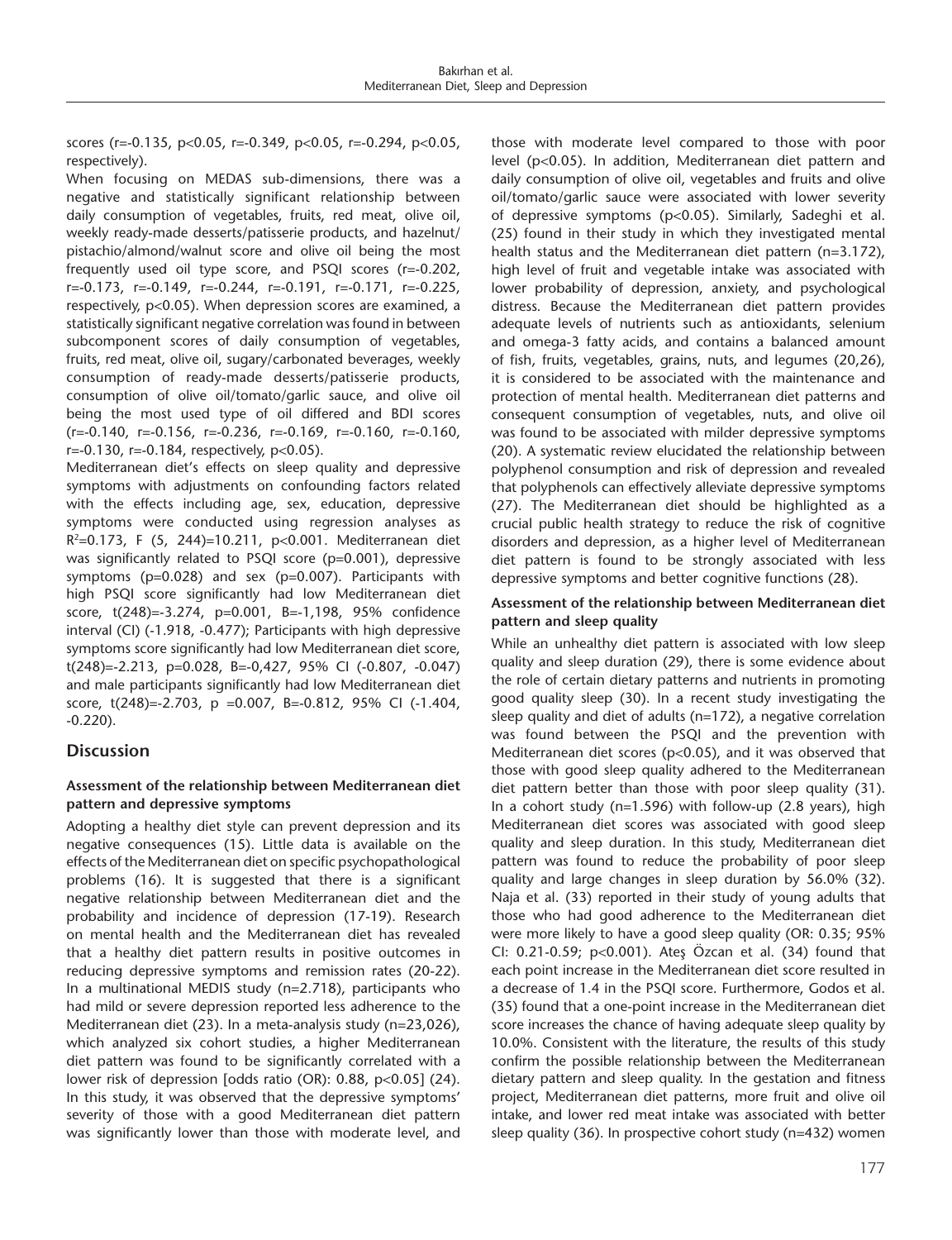were followed up for one year and in this study, Mediterranean diet patterns were associated with sleep efficiency, better sleep quality, and less sleep disturbances (37). In parallel with the findings in the literature, this study also revealed that adherence to the Mediterranean diet pattern at a good level, daily consumption of vegetables, fruits and olive oil, weekly nuts/peanuts/almonds/walnuts consumption, lower red meat consumption, and olive oil being the most frequently used type of oil were significantly associated with better sleep quality (p<0.05). Although the mechanisms mediating the negative effects of insufficient and poor-quality sleep on health are not fully known, hormonal and metabolic deterioration and inflammatory processes are likely to affect this process (38). It is known that antioxidant defense responses, are impaired in case of sleep deprivation, and it is thought that increased neuro-inflammation leads to poor sleep quality (39,40). Since the Mediterranean diet is rich in bioactive components with antioxidant, anti-inflammatory, and neuroprotective properties, it can reduce oxidative damage and cerebral ischemia. Therefore, the Mediterranean diet pattern may be helpful in improving sleep quality (33). It has been shown that sleep duration and quality can be mediated by carotenoids and some vitamins such as vitamins C and D (41,42). Mediterranean diet pattern has beneficial effects on sleep, cognition, mood, and mental health, and this effect is considered to be due to components such as polyunsaturated fatty acids and polyphenols that improve structural and functional brain plasticity (43,44). In this study, it is not possible to make a clear judgment since sleep quality and dietary characteristics are based on self-evaluations, perceptions, and memories of individuals. Comprehensive studies should be carried out that investigate the possible metabolic pathways of the relationship between Mediterranean diet and sleep quality.

# **Conclusion**

The findings of this study can provide an insight that the Mediterranean diet may be a key to better sleep quality and lower depressive symptoms. It is thought that the Mediterranean diet, one of the healthy eating patterns, may have a role in improving sleep quality and reducing depressive symptoms, and this effect may be due to bioactive components. However, further research should be conducted with larger samples and interventions that explore this relationship in more detail. Since sleep quality, depressive symptoms, and dietary characteristics are based on self-evaluations, perceptions, and memories of individuals in this study, this relationship should be clarified with metabolism-based studies that can eliminate this limitation.

# **Ethics**

**Ethics Committee Approval:** The study protocol was approved by the İstanbul Medipol University Non-Interventional Clinical Research Ethics Committee on March 18, 2021 with decision number 303.

**Informed Consent:** The study participants gave informed consent.

**Peer-review:** Externally peer-reviewed.

# **Authorship Contributions**

Concept: H.B., Design: H.B., Data Collection or Processing: M.P., F.Ö., Analysis or Interpretation: M.P., F.Ö., Literature Search: H.B., V.Ö., N.Y., Writing: H.B., F.Ö., V.Ö.

**Conflict of Interest:** No conflict of interest was declared by the authors.

**Financial Disclosure:** The authors declared that this study received no financial support.

# **References**

- 1. Chin MK, Anderson E, de Ridder JH, Uvinha RR, Durstine JL. BRICS to BRICSCESS-A perspective for practical action in the promotion of healthy lifestyles to improve public health in five countries. J Sport Health Sci 2019;8:520-3.
- 2. Francis HM, Stevenson RJ, Chambers JR, Gupta D, Newey B, Lim CK. A brief diet intervention can reduce symptoms of depression in young adults - A randomised controlled trial. PLoS One 2019. doi: 10.1371/journal.pone.0222768.
- 3. Donovan MG, Selmin OI, Doetschman TC, Romagnolo DF. Mediterranean Diet: Prevention of Colorectal Cancer. Front Nutr 2017;4:59.
- 4. Beyhan Y, Taş V. Mental sağlık ve beslenme. Zeugma Health Res 2019;1:31-6.
- 5. Hu Z, Zhu X, Kaminga AC, Zhu T, Nie Y, Xu H. Association between poor sleep quality and depression symptoms among the elderly in nursing homes in Hunan province, China: a cross-sectional study. BMJ Open 2020. doi: 10.1136/bmjopen-2019-036401.
- 6. Li W, Yin J, Cai X, Cheng X, Wang Y. Association between sleep duration and quality and depressive symptoms among university students: A cross-sectional study. PLoS One 2020. doi: 10.1371/ journal.pone.0238811.
- 7. Wickham SR, Amarasekara NA, Bartonicek A, Conner TS. The Big Three Health Behaviors and Mental Health and Well-Being Among Young Adults: A Cross-Sectional Investigation of Sleep, Exercise, and Diet. Front Psychol 2020;11:579205.
- 8. Martínez-González MA, García-Arellano A, Toledo E, Salas-Salvadó J, Buil-Cosiales P, Corella D, Covas MI, Schröder H, Arós F, Gómez-Gracia E, Fiol M, Ruiz-Gutiérrez V, Lapetra J, Lamuela-Raventos RM, Serra-Majem L, Pintó X, Muñoz MA, Wärnberg J, Ros E, Estruch R; PREDIMED Study Investigators. A 14-Item Mediterranean diet assessment tool and obesity ındexes among high-risk subjects: the PREDIMED Trial. PLoS One 2012. doi: 10.1371/journal. pone.0043134.
- 9. Özkan Pehlivanoğlu EF, Balcıoğlu H, Ünlüoğlu İ. Turkish validation and reliability of Mediterranean Diet Adherence Screener. Osmangazi Journal of Medicine 2020;42:160-4.
- 10. Kılınç S, Torun F. Türkiye'de Klinikte Kullanılan Depresyon Değerlendirme Ölçekleri. Dirim Tıp Gazetesi 2011;86:39-47.
- 11. Hisli N. Beck Depresyon Envanteri'nin üniversite öğrencileri için geçerlilik, güvenirliliği. Psikoloji Dergisi 1989; 23:3-13.
- 12. Buysse DJ, Reynolds CF, Monk TH, Berman SR, Kupfer DJ. The Pittsburgh Sleep Quality Index: a new instrument for psychiatric practice and research. Psychiatry Res 1989;28:193-213.
- 13. Kacaroğlu Vicdan A. Kronik obstrüktif akciğer hastalarının uyku kalitesinin değerlendirilmesi. DEUHFED 2018;11:14-8.
- 14. Ağargün MY, Kara H, Anlar Ö. The validity and reliability of the Pittsburgh Sleep Quality Index. Turk Psikiyatri Dergisi 1996;7:107-15.
- 15. Tolkien K, Bradburn S, Murgatroyd C. An anti-inflammatory diet as a potential intervention for depressive disorders: A systematic review and meta-analysis. Clin Nutr 2019;38:2045-52.